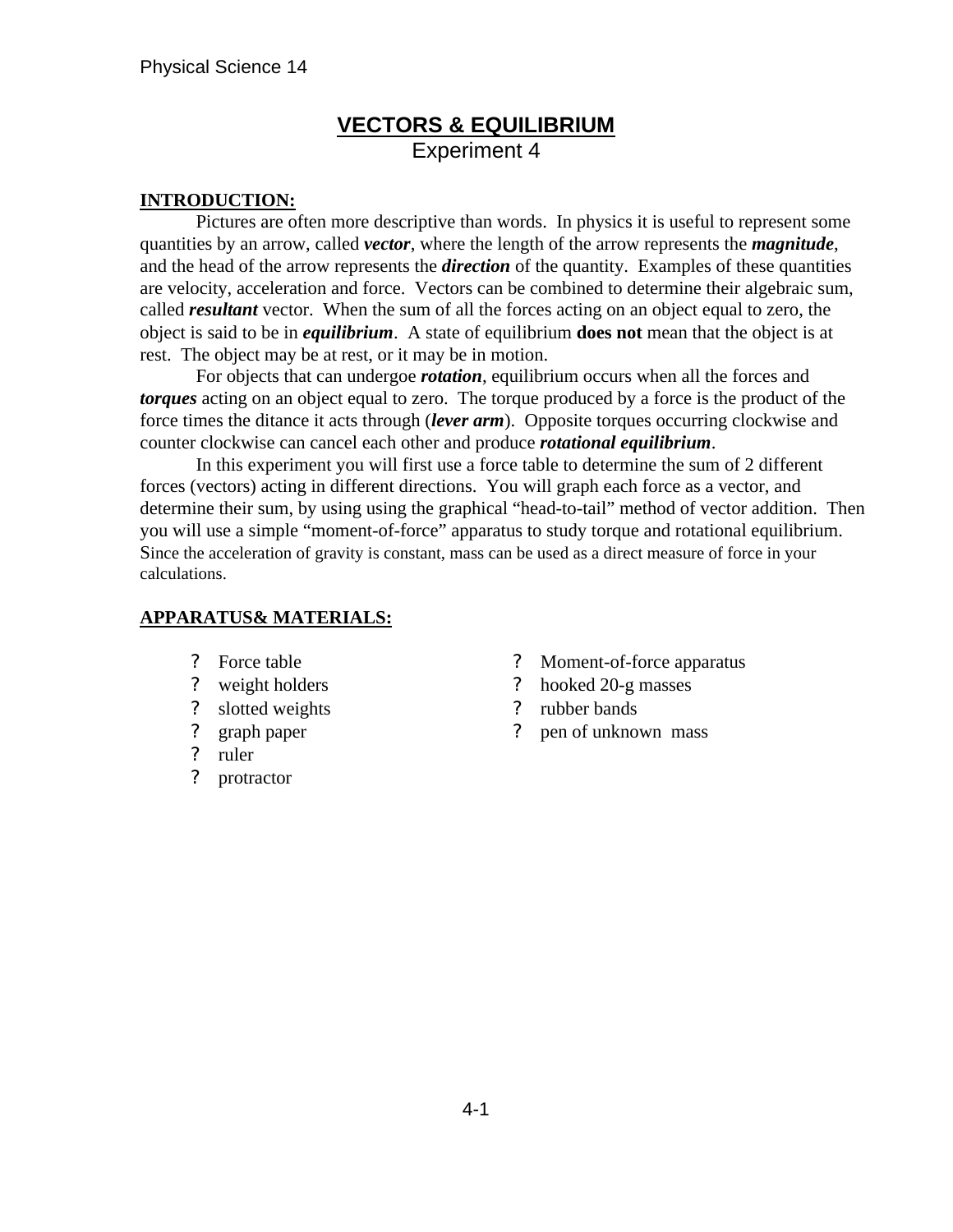#### **PROCEDURE:**

#### **Part A: Addition of Vectors**

Set up the force table as demonstrated in class, with the table horizontal. Place the ring on the pin at the center of the table, then adjust the pulleys so that the strings, when pulled out radially, pass over the required scale divisions. Also, remember the following points:

- ? Include the mass of the weight hanger (50 grams) in all calculations.
- ? Forces having direction >180 are assigned negative magnitudes.
- ? Check the alignment of strings on the center ring when pulleys are moved. String must "intersect" at center of ring.
- 1. Select 2 forces of your choice. The magnitude of the forces can be between 50 and 200 g. Each foce must be in a different quandrant, with angles 0, 90, 270 and 360 not permissable. Record information in Table 1.
- 2. Draw two vectors representing these forces on graph paper by choosing a scale factor, and scaling them accordingly.
- 3. Use the "head-to-tail" method to determine the sum (resultant) of the two vectors. Record the magnitude and angle of the resultant force in Table 1 as "Resultant, graphical".
- 4. Determine the equilibrant force to the resultant by adding 180? to the direction of the resultant obtained graphically. Record in Table 1 as "Equilibrant, graphical".
- 5. Set up the two forces and the equilibrant force on the force table and observe the center ring. Is the system approximately at equilibrium (balanced)? Is the ring nearly centered? If so, record the results in Table 1 as "Equilibrant, experimental". If not, proceed to step 6.
- 6. Adjust the weight and the angle of the equilibrant force in order to more perfectly center the ring. Record the results after the adjustment on the Table 1 as "Equilibrant, experimental".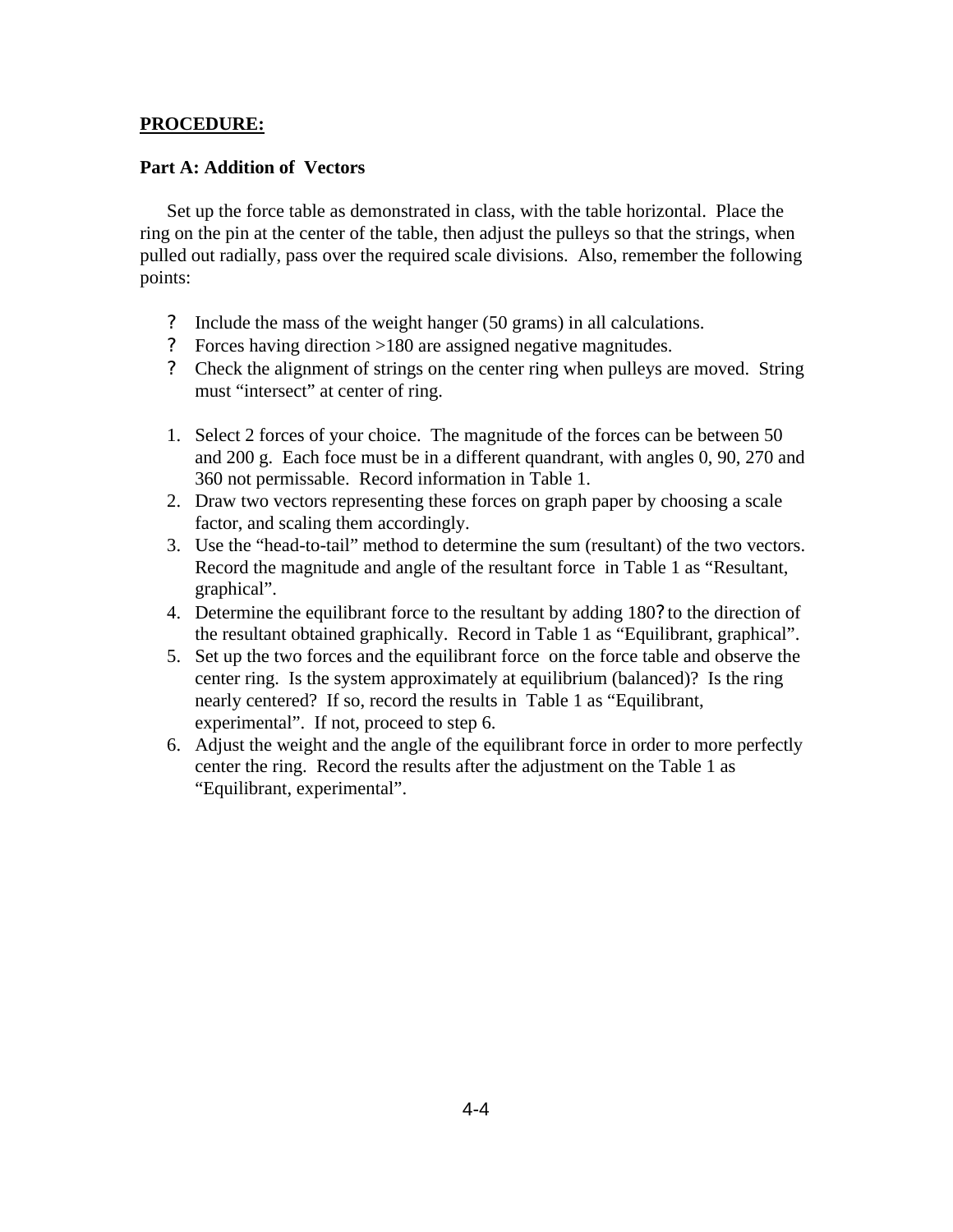#### **Part B: Equilibrium**

Set up moment-of-force apparatus as described below:

- 1. Attach the wooden dowel to the table-top with 2 sticker labels. About half of the length of the dowel should overlay the table-top and the other half should extend past the edge of the table-top. (See Fig. 1)
- 2. Attach the book-end clip to the ruler so that the center of the clip is at the center of the ruler. Be sure the centimeter scale is facing upwards(See Fig. 2)



- 3. Suspend the clip with the attached ruler from the extended portion of the dowel by inserting the dowel through the metal handles of the clip. The ruler should be free to swivel about the dowel at this point. (See Fig. 1)
- 4. Using a rubber band, attach a 20-g hooked mass to the ruler at the 9-cm mark, as shown in Fig. 2.
- 5. Attach another 20-g mass to another rubber band and slide along the other end of the ruler. Move this mass and rubber band along the ruler, until balance occurs. Keep the  $1<sup>st</sup>$  mass at the 9-cm mark while positioning the  $2<sup>nd</sup>$  mass. Note the position of the second mass.
- 6. Attach a second 20-g mass to the first side (9-cm position), and slide the second mass on the opposite side till the system balances again. Record the positions determined in Table 2.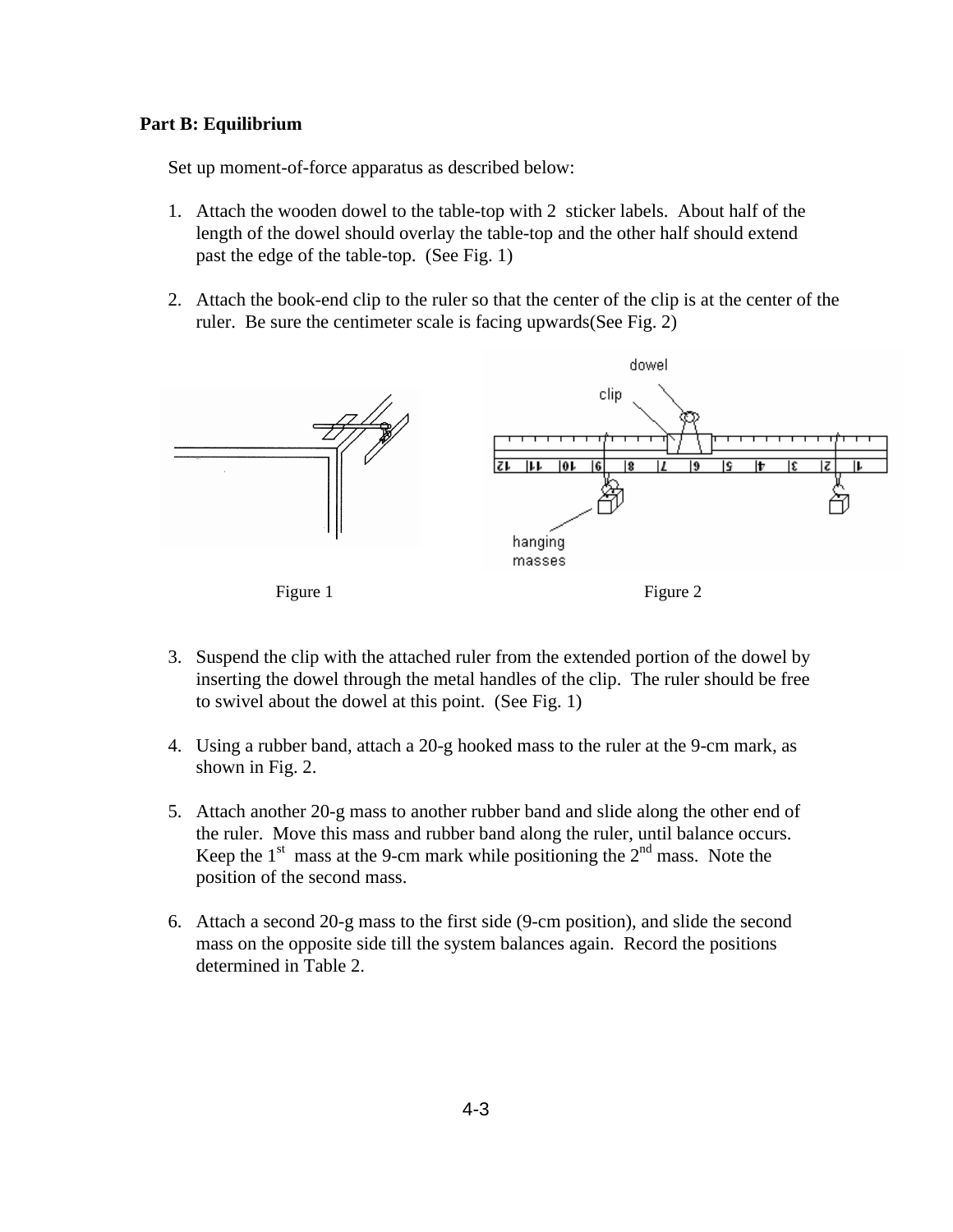- 7. Determine the lever arm distance for each mass, as shown below, and record in Table 2.
	- **NOTE: L**ever arm is the distance from the pivot point to the position of the hanging masses  $(L_1 \text{ and } L_2 \text{ in the diagram below}).$



8. Remove all the masses, and attach a 20-g mass at the 12-cm mark on the ruler. Attach the pen eclosed with your kit to a rubber band, and slide along the opposite side of the ruler until the system balances. Record the positions and lever arms determined in Table 2.

#### **CALCULATIONS:**

- 1. Find the product of each mass and its lever arm for trials 1 and 2. This value is analogous to the torque produced by each mass, and can be used accordingly. Record calculations in Table 3.
- **Note:** For the ruler to balance, the torques on each side must be approximately equal. If they are not, check your calculations and measurements carefully before proceeding further. See the instructor for any assistance.
	- 2. Since the torques on each side must equal for balance, we can use the relationship shown below to calculate the mass of the pen.

 $(mass x lever arm)_{left} = (mass x lever arm)_{right}$ 

$$
m_1 \times L_1 = m_2 \times L_2
$$

3. Determine the mass of the pen on a balance, and calculate the percent error between the measured and the calculated masses.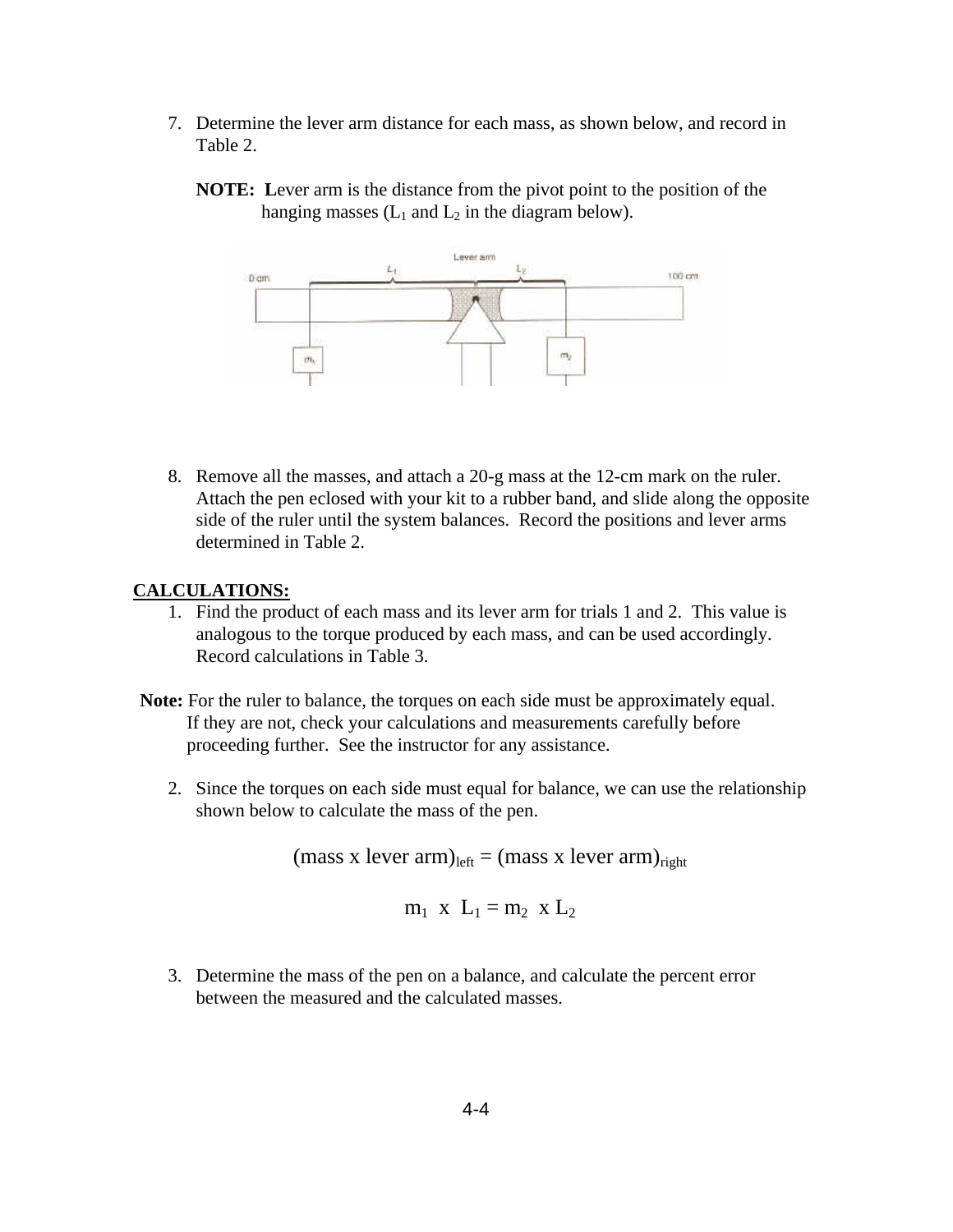## **REPORT FORM** Experiment 4

## **TABLE 1**

Scale Factor\_\_\_\_\_\_\_\_\_\_

| FORCE 1                             | g | cm | degrees |
|-------------------------------------|---|----|---------|
| FORCE 2                             | g | cm | degrees |
| <b>RESULTANT</b><br>(graphical)     | g | cm | degrees |
| <b>EQUILIBRANT</b><br>(graphical)   | g |    | degrees |
| <b>EQUILIBRANT</b><br>(experiemtal) | g |    | degrees |

### **TABLE 2**

|              | <b>Counter clockwise</b><br>(Left) |                         |                          | <b>Clockwise</b><br>(Right) |                         |                                |
|--------------|------------------------------------|-------------------------|--------------------------|-----------------------------|-------------------------|--------------------------------|
| <b>Trial</b> | <b>Mass</b><br>(g)                 | <b>Position</b><br>(cm) | <b>Lever Arm</b><br>(cm) | <b>Mass</b><br>(g)          | <b>Position</b><br>(cm) | <b>Lever Arm</b><br>$\rm (cm)$ |
|              | 20                                 |                         |                          | 20                          |                         |                                |
| 2            | 40                                 |                         |                          | 20                          |                         |                                |
| 3            | 20                                 |                         |                          | ???                         |                         |                                |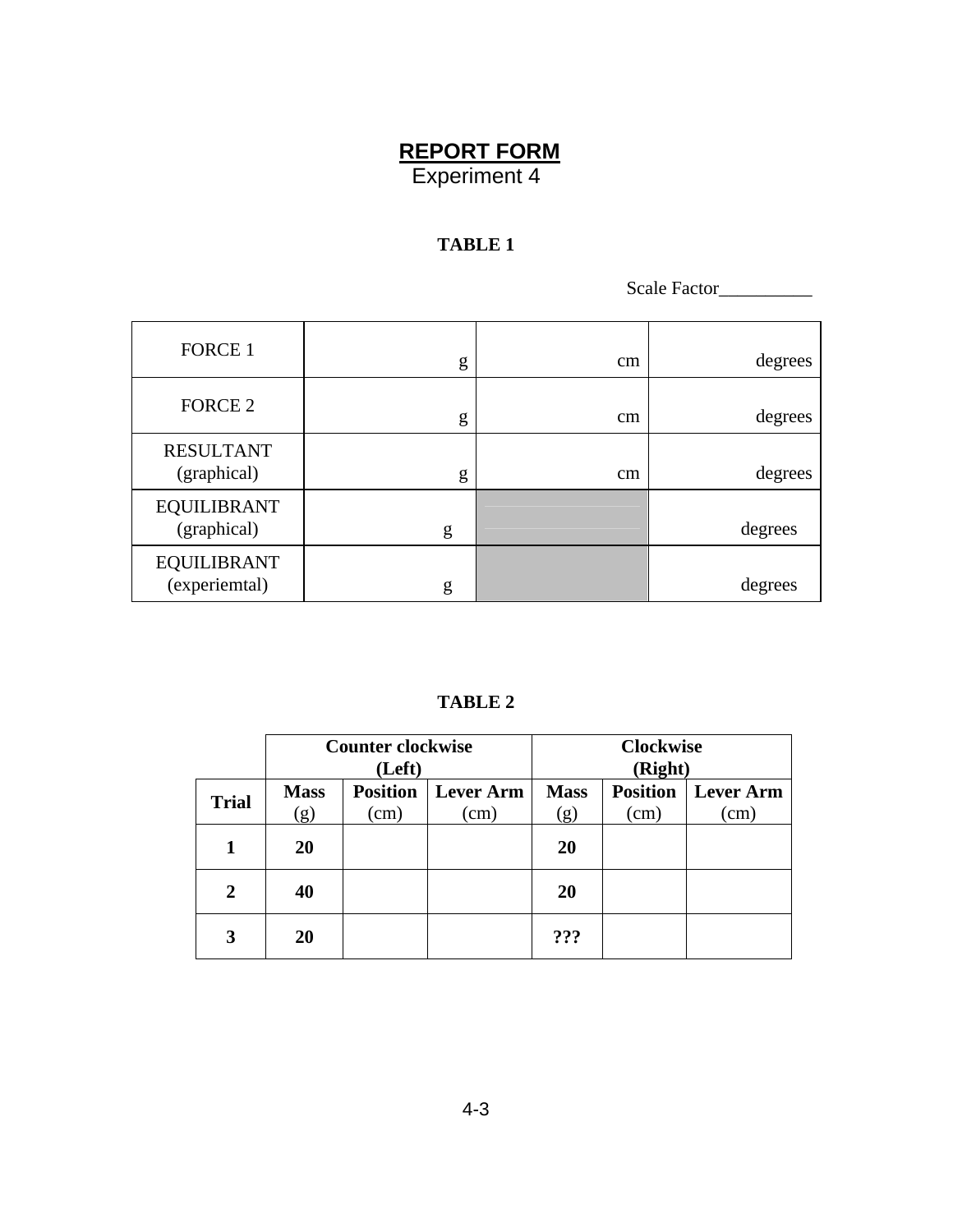| <b>Tria</b><br>l        | Quantity                           | <b>Answer</b> | <b>Show calculations here</b> |
|-------------------------|------------------------------------|---------------|-------------------------------|
| $\mathbf{1}$            | Counter-<br>clockwise<br>torque    |               |                               |
|                         | <b>Clockwise</b><br>torque         |               |                               |
| $\overline{2}$          | Counter-<br>clockwise<br>torque    |               |                               |
|                         | <b>Clockwise</b><br>torque         |               |                               |
| $\overline{\mathbf{3}}$ | <b>Mass of pen</b><br>(calculated) |               |                               |
|                         | <b>Mass of pen</b><br>(measured)   |               |                               |
|                         | Percent<br><b>Error</b>            |               |                               |